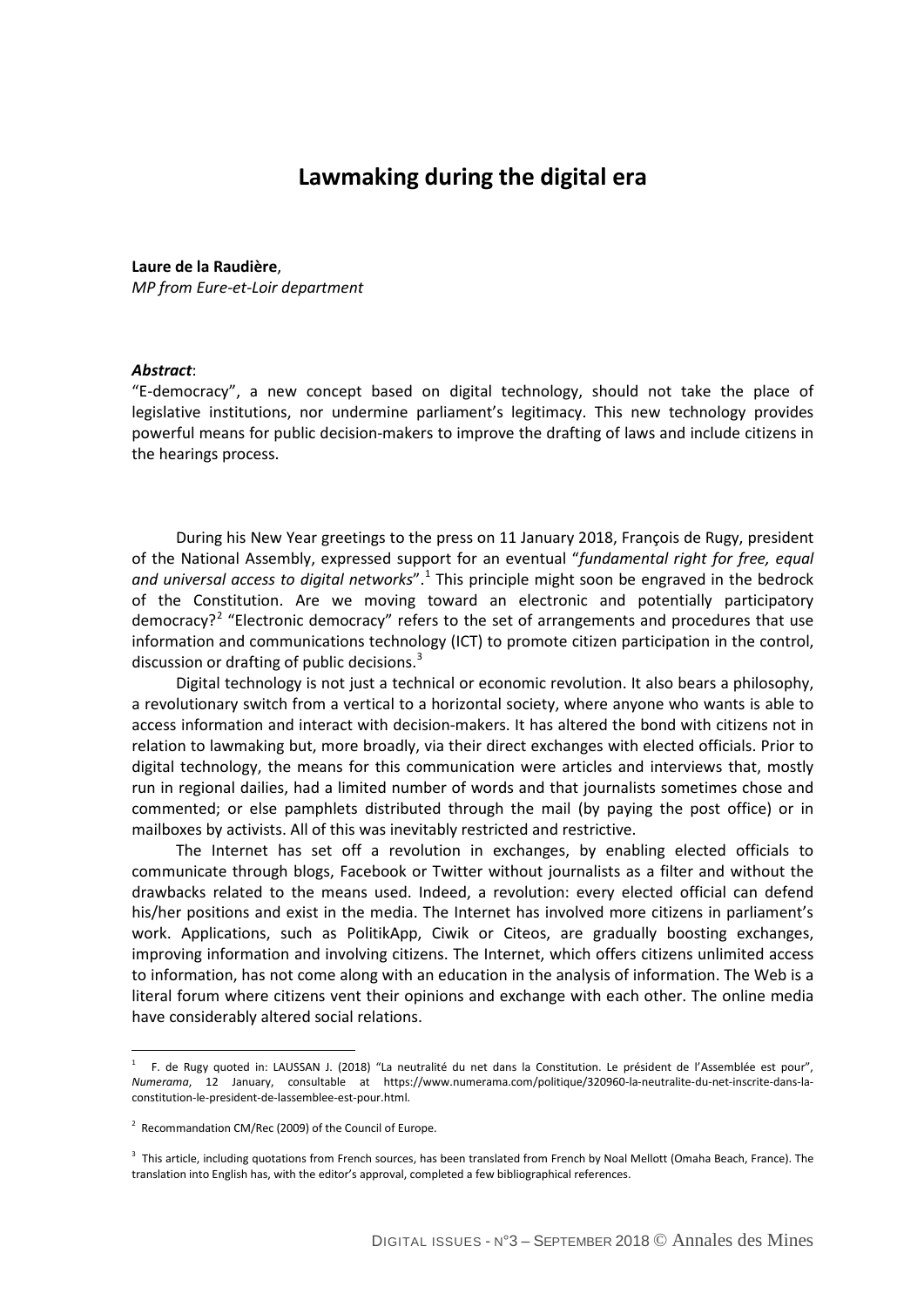For parliament, the conclusion is obvious. The lawmaking machine is in full swing: at the start of the current session, Article 24 of the French Constitution has never had as much significance: "*Parliament votes laws*". Evidence of this are the many bills of law introduced by the government and passed during the past year: reform of the Labor Code, an act extending the state of emergency, and an act on the accountability of officeholders and politicians. During the 2016-2017 session, parliament voted 61 bills of law introduced by the government and 37 by MPs. Compare this with 2011-2012, when 59 bills introduced by the government were approved, but only one bill introduced by private members. These figures are telling: a spate of low-quality lawmaking.

It is said that France has 67 million selectors for the national soccer team. But do we have 67 million lawmakers? Can digital technology contribute to this?

# **Digital technology has made the relations between citizens, lawmakers and the law more complex**

#### *The citizen, an actor in lawmaking*

Nowadays, citizens have the same access to information as elected officials. They express opinions through the mail or e-mail, and on the social media, websites, blogs and the Internet. Digital technology offers everyone access to an infinite, unfiltered space. Organizations have launched many a petition: signatories need but enter their name and town, and the petition will be sent to MPs, whose e-mailboxes are overflowing.

Some movements, strong and powerful, feed on fear and spread partial, even fake, information in pursuit of their goals — a new form of "citizen lobbying". Take the example of the antivaccination campaigns. Since the bird flu crisis, fears have amplified about vaccines, especially on several Internet forums that the parents of young children consult. As a consequence, opposition to vaccination has grown, even to the legally required vaccinations, with dire effects for public health.

Digital technology has the power to cast doubt on what public authorities say. This new, more horizontal society raises new questions: why are those who govern or who represent us more credible than anyone else? We even observe a reversal of credibility: since what public authorities say is official, it is suspected of being manipulative, of serving the interests of the state or of financiers instead of citizens. The words of public authorities are constantly challenged, commented and interpreted.

Digital technology has broken with journalism's traditional codes of ethics. The Web offers to anyone who claims to be an expert the possibility of publishing an opinion and publicizing it as the truth. Sensationalism is constantly being used to attract cybernauts and channel currents of opinion. The race is on to win over public opinion. Forces have lined up, and some stakeholders have adopted an extremist attitude in order to make themselves heard by any and all means.

In this novel cultural and technological context, the forthcoming French "*act of law on the reliability of, and confidence in, information*" will introduce sanctions against "fake news". A court order will be able to stave off the diffusion of false information with an eventual impact on national elections. Qualifying an information as fake news is a touchy question, since the borderline is sometimes thin between what the constitutional right of the freedom of speech must at all costs protect and what should be sanctioned because of the use of highly questionable methods (as in the case of the British Analytica scandal).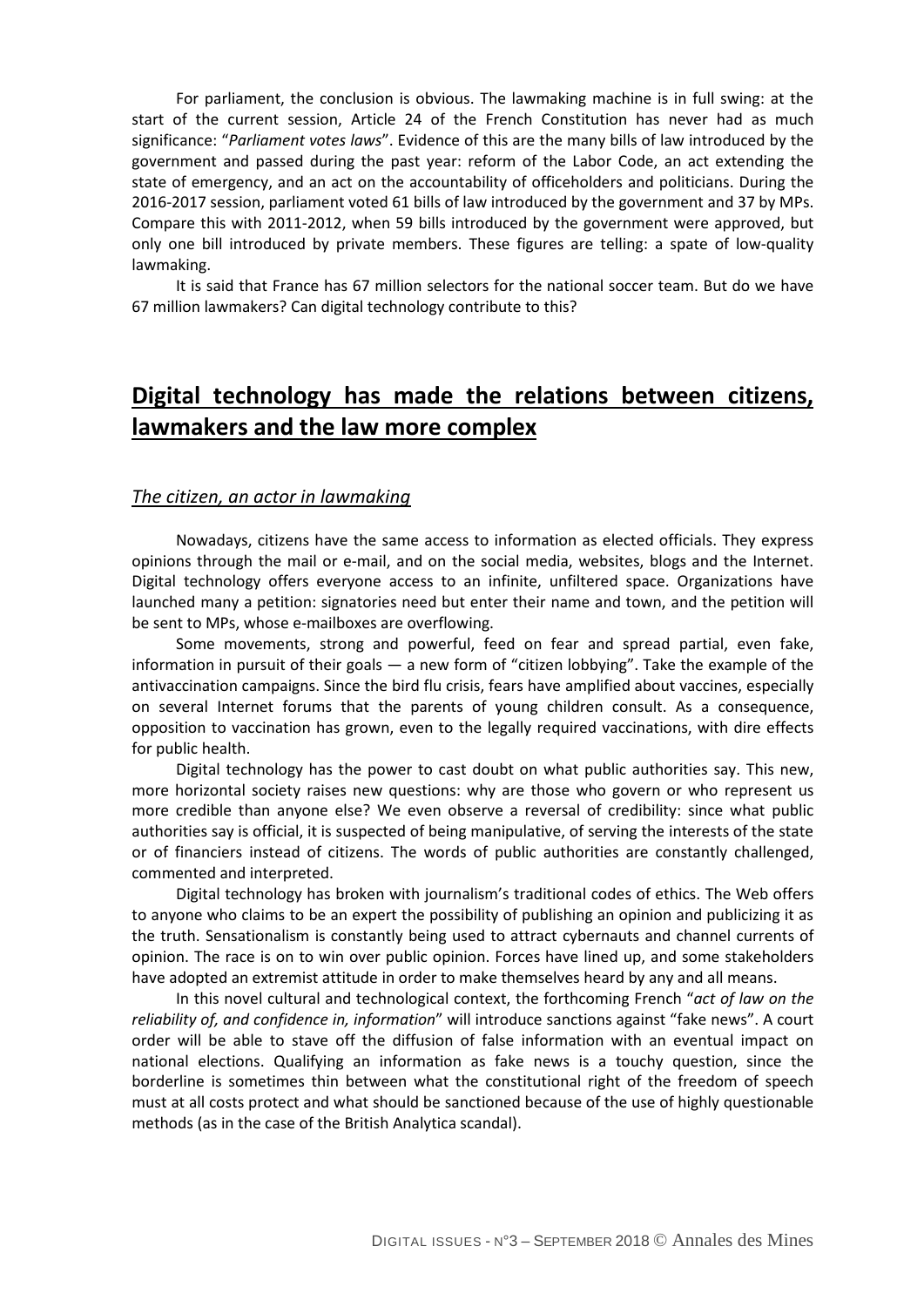### *Growing frustrations are rattling democracy*

Article 6 of the 1789 Declaration of the Rights of Man and of the Citizen — "*The law is the expression of the general will. All the citizens have the right of contributing personally or through their representatives to its formation*" — is taking on a new meaning in the digital age. The Digital Republic Act of 7 October 2016 was drafted through a novel process of online consultation.<sup>[4](#page-2-0)</sup> Once the appropriate platforms were set up, the same process was used to draft an "*action plan for growth and the transformation of firms*" (PACTE) under the auspices of the Ministry of the Economy and Finance.<sup>[5](#page-2-1)</sup> Participation via a referendum was broadened through a reform on 4 August 1995, and then further broadened during the modification of the constitution in July 2008.

Despite these advances, citizens do not see the concrete results of their proposals, whence more frustration than satisfaction. In effect, they think that they are the real experts on the issues under discussion. This situation creates problems, and is potentially explosive for our democracy founded on a social contract.

# **Organize the new relations to lawmaking stemming from digital technology**

## *Reassert parliament's role in drafting laws*

 $\overline{a}$ 

In *The Social Contract*, Jean-Jacques Rousseau wrote about the essential relation between the law and rights. Rights are not fixed by decree or by arbitrary decision: they are the positive content of acts of law. In this sense, citizens are endowed with not just an electoral but also a legislative power. The individual is both a subject and a lawmaker but in a distinct way. Democracy's distinctive characteristic is that it is a political body in which the word "citizen" refers to the ideas of obedience as well as lawmaking. $6$  Members of parliament differ from citizens in that they are attributed a legitimacy based on the general will. Therefore, MPs must be visionaries who anticipate changes in the law and follow the country's ceaseless transformation while acting in the general interest. Since they bear a special or private interest, citizens must not replace MPs. However they can bring knowledge and information to MPs.

To correctly do the work of lawmaking, MPs must have the means to conduct analyses. This is not so nowadays. In this respect, citizens have a special place in the lawmaking process. Lawmakers have to determine the meaning of the general interest, which must guide their legislative actions. In a report to the National Assembly, we have proposed involving citizens in assessing the impact of bills of law.<sup>[7](#page-2-3)</sup> Without overlooking the important advances made by public administrations in conducting impact assessments, there are several gaps in the *ex ante* assessments of this impact. Many of these assessments are made after a bill has been drafted in order to explain the reasons and objectives of the articles contained in the bill. Digital technology must be used to improve the impact assessment of bills of law. The intent is to reconsider the citizen's place in the processes of making and applying laws. For each bill in the future, an impact

<sup>&</sup>lt;sup>4</sup> Texts of French laws and decrees, as well as many court decisions, are available at https://www.legifrance.gouv.fr/Droit-francais.

<span id="page-2-1"></span><span id="page-2-0"></span><sup>5</sup> "Tout citoyen peut-il concourir à l'élaboration de la loi?" (2018) *Vie publique*, 30 June, available via [http://www.vie](http://www.vie-publique.fr/decouverte-institutions/citoyen/citoyennete/definition/droits/tout-citoyen-peut-il-concourir-elaboration-loi.html)[publique.fr/decouverte-institutions/citoyen/citoyennete/definition/droits/tout-citoyen-peut-il-concourir-elaboration-loi.html.](http://www.vie-publique.fr/decouverte-institutions/citoyen/citoyennete/definition/droits/tout-citoyen-peut-il-concourir-elaboration-loi.html) 

<span id="page-2-2"></span><sup>6</sup> LENOIR N. (2001) "La loi et les deux visages du citoyen chez J.-J. Rousseau", *Philosophiques*, 28(2), pp.327-350.

<span id="page-2-3"></span><sup>7</sup> DE LA RAUDIÈRE L. & JUANICO R. (2014), *Mieux légiférer, mieux évaluer: 15 propositions pour améliorer la fabrique de la loi*, Information report to the French National Assembly n° 2268, 9 October. Available at [http://www2.assemblee](http://www2.assemblee-nationale.fr/documents/notice/14/rap-info/i2268/(index)/rapports-information)[nationale.fr/documents/notice/14/rap-info/i2268/\(index\)/rapports-information.](http://www2.assemblee-nationale.fr/documents/notice/14/rap-info/i2268/(index)/rapports-information)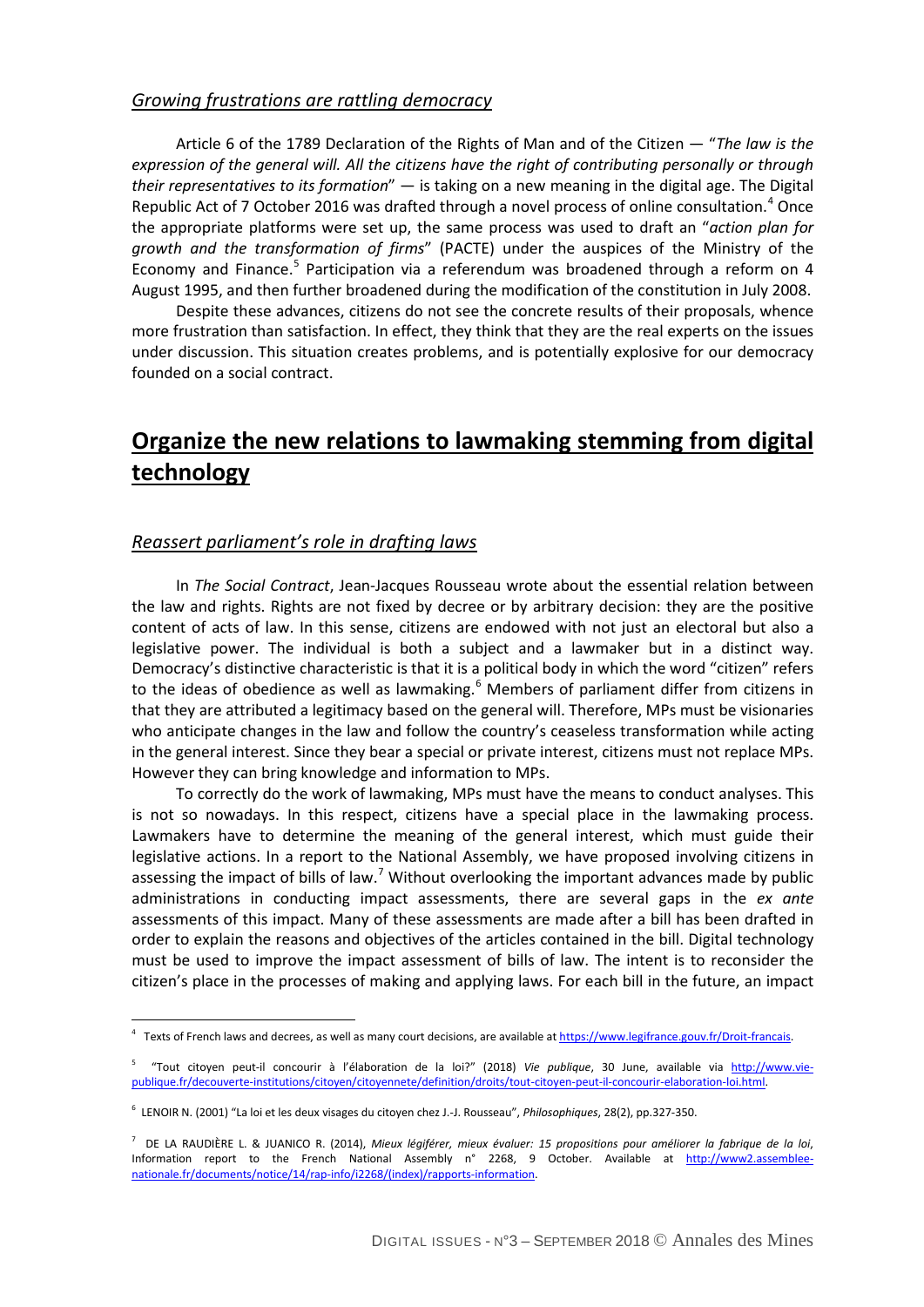assessment should be systematically made available via open public data.<sup>7</sup> Citizens may then, if they want, use this information, criticize the assessment and complete it by presenting consequences that have been overlooked, whether deliberately or not. Obviously, MPs will do a better legislative job when the quality of the impact assessment has, thanks to citizen-users, been improved, and when each article of the bill is evaluated in relation to its objectives. The deviant effects of articles in bills of law will also be better detected.

### *Modify legislative procedures to make more room for citizen input*

At the start of the new session, François de Rugy, president of the National Assembly, launched work on "*a parliament for tomorrow*". With input from work groups, he presented the first suggestions for reforms in favor of citizen participation: a reform of the right to petition (under condition of ten thousand signatures), then a response by the competent committee or by the rapporteur of a bill of law (under condition of one hundred thousand signatures); the hearing of the petition's authors by the competent committee; and under condition of one million signatures and with backing by a tenth of MPs, a debate automatically scheduled on the Assembly's agenda.

In this same sense, a report has drawn attention to the importance of assessing public policies as a way of changing the actions conducted by public authorities.<sup>[8](#page-3-0)</sup> Under the French Constitution, one of the three fundamental duties of MPs is to evaluate public policies. In fact however, MPs have little time and few means for efficiently evaluating laws; and citizens are still very little involved in assessments, *ex ante* or *a posteriori*, of the impact and efficiency of laws.

The assessment of public policies in France must undergo a revolution with the help of digital technology. To improve assessments, public discussions must be enlightened by making more accessible, transparent and useable the assessments of laws and policies for citizens, scientists and the media. Everyone will thus have the information to ponder and to use to form an opinion or make their voices heard during public hearings. For that matter, better assessments will help do a better job of lawmaking. Given the inflation of legislative texts, assessing the impact of laws will help us understand what works and what can be improved, and see whether laws meet their objectives. Consequently, better assessments will lead to better actions since the current context of reducing expenditures calls for "doing more with less" while taking account of the requirements of democracy, the expectations for public services and the acceleration of economic and social trends.

In brief, citizen actions, in particular via digital technology, must reinforce the quality of parliament's work but not take its place. The current system, as laid down in the Constitution, is not intended to be a participatory democracy. MPs have the legitimacy for drafting and voting laws (Article 40 being an example thereof).<sup>[9](#page-3-1)</sup>

Will the situation always be so? Or will we soon move, under pressure from the new technology and citizens' demands, from the Fifth to a Sixth Republic that will institute a full, direct participatory democracy? Digital technology will surely make this possible. But will we make this decision? I am not sure about this on a countrywide scale. MPs shoulder the responsibility of voting the law, and they represent political positions that are useful for comparing visions and debating ideas. This function will still be necessary!

Two things are necessary for an optimal involvement, via digital technology, of citizens in lawmaking: a better handling of the information that circulates between citizens and MPs, and a genuine political willingness to draft and construct public policies with citizens. Concomitant with

<span id="page-3-0"></span>enties<br>8 MOREL-À-L'HUISSIER P. & PETIT V. (2018) "Mieux évaluer pour mieux agir: pour une évaluation des politiques publiques au service de la transformation de l'action publique" information report to the French National Assembly n° 771, 15 March. Available at: [http://www.assemblee-nationale.fr/15/rap-info/i0771.asp.](http://www.assemblee-nationale.fr/15/rap-info/i0771.asp) 

<span id="page-3-1"></span><sup>9</sup> Under Article 40 of the French Constitution, the proposals and amendments formulated by MPs are not admissible when their adoption would have, as consequence, a decrease in public resources or the creation or aggravation of public expenditures.